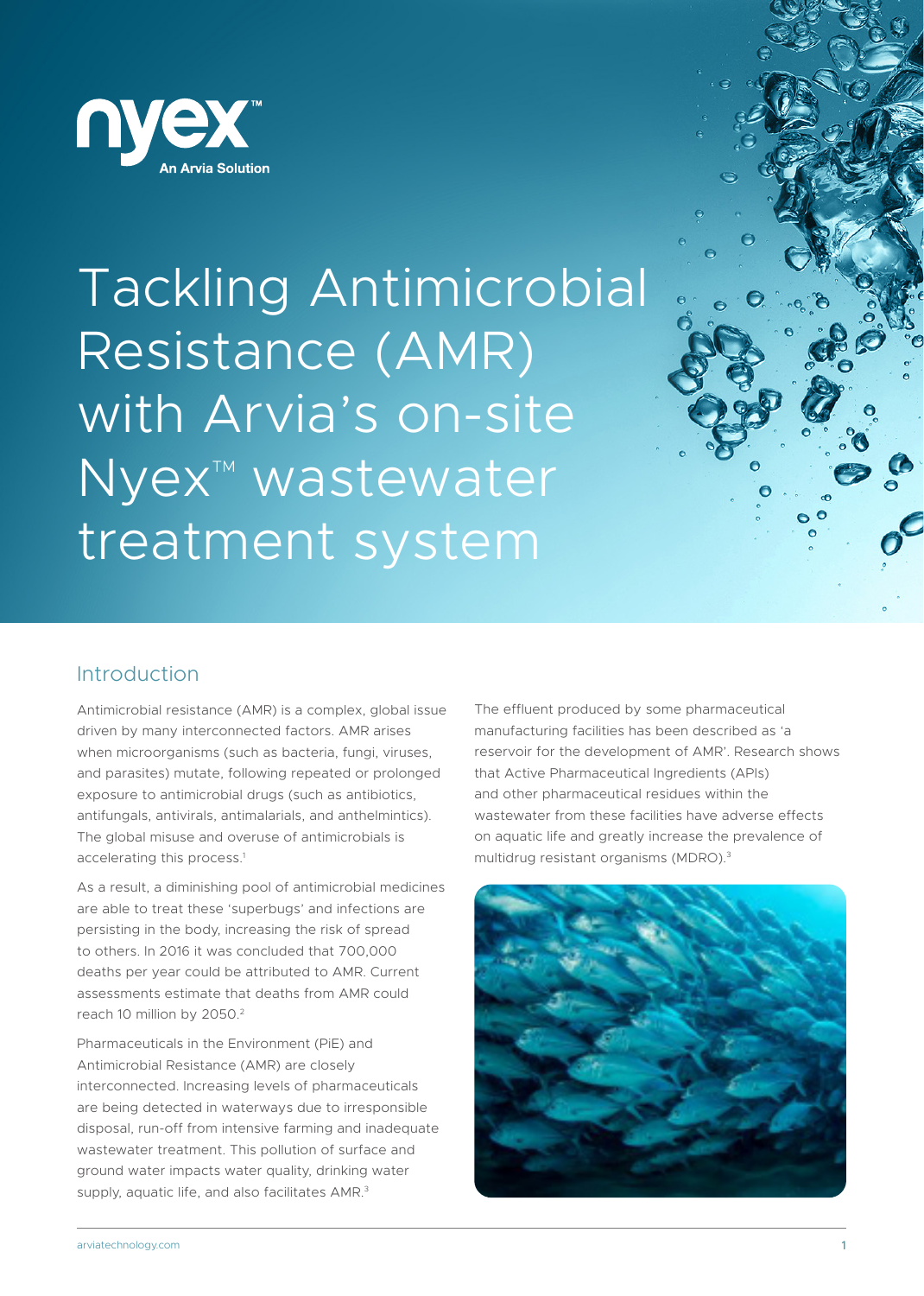

## The Challenges

The serious consequences of PiE have led to increasing pressure on the pharmaceutical industry to take action. However, the production of a wide array of pharmaceutical products results in wastewater with a complex composition which is difficult to treat to levels in compliance with regulation from industry authorities.

Failure to comply with regulations can result in a loss of permit, operational downtime, limited production volume and severe fines. As traditional municipal wastewater treatment plants are not designed to tackle such varied and persistent compounds, manufacturers are challenged to remove the pharmaceutical residues, including antibiotics, prescription and non-prescription drugs at source.

# Arvia's Treatment Solution

Arvia's Nyex<sup>™</sup> Treatment Systems offer a unique solution for the reduction of hard-to treat organics, micropollutants and colour from water and wastewater streams.

Each on-site system (figure 1.) is tailored to meet specific water treatment requirements, ensuring environmental and regulatory discharge limits are achieved. Furthermore, Nyex™ Treatment Systems can also be designed and optimised to ensure treated water is suitable for reuse, contributing to the circular economy.

The ability to safely reuse process water does not only reduce utility costs but also builds positive Corporate Social Responsibility through the protection of the environment in water stressed times.

Nyex<sup>™</sup> systems provide a chemical free and environmentally sound solution which combines adsorption with electrochemical oxidation in a single, scalable unit. Problematic contaminants are concentrated on the surface of Arvia's proprietary Nyex<sup>™</sup> media, which is non-porous with high electrical conductivity. This patented adsorbent media allows for targeted and continuous oxidation.

Unlike granular activated carbon, Nyex™ media is effectively regenerated in-situ and the process can continue without interruption or replacement. Results are achieved without chemical dosing or the generation of sludge, reducing costs in terms of transport of chemicals and specialist waste disposal.



Figure 1: The Nyex™ containerised system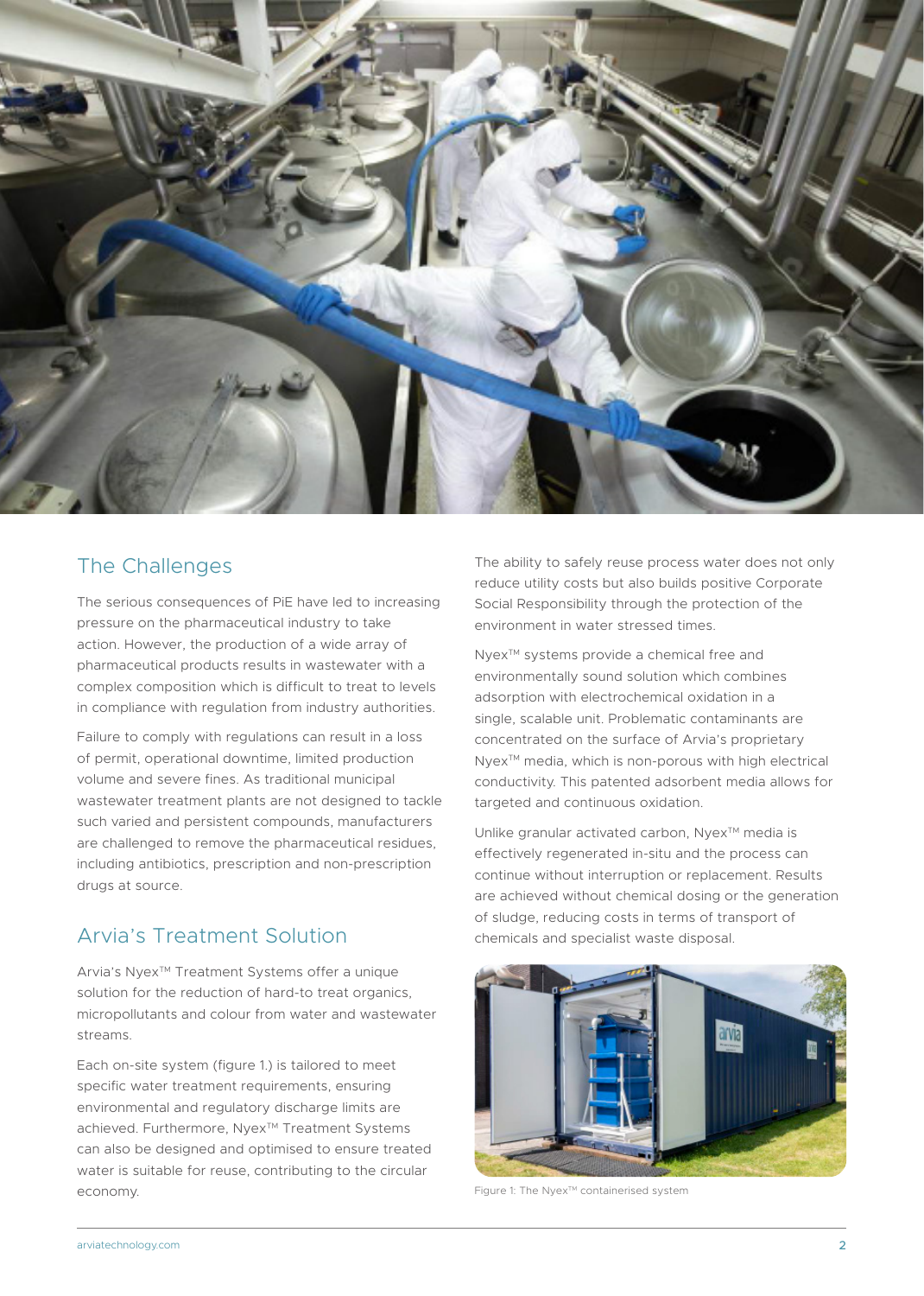# Antibiotic misuse: A real life example

Using antibiotics as growth promoters has been banned in the European Union since 2006, and in

the US was made illegal in 2017. Reports show that Colistin, the 'last hope' antibiotic used to treat patients who are critically ill with infections which have become resistant to nearly all other drugs, is regularly being added to chicken feed in India. The discovery was met with panic in the medical community as this is clearly an example of severe antibiotic misuse which will result in the acceleration of AMR in the environment.

India has been named the epicentre of the global drug resistance crisis. A combination of factors described as a 'perfect storm' have come together to hasten the spread of superbugs - over prescription of antibiotics in humans and animals, poor sanitation and untreated wastewater from pharmaceutical manufacturing

sites creates antibiotic resistant hotspots and fuels the spread of resistant bugs in the environment.

The animal farming industry, pharmaceutical manufacturers, policy makers, waste disposal management and consumers all have a part to play in the prevention of the antibiotic resistance pipeline. See figure 2 for a diagram of how pharmaceuticals enter the environment and sources used for drinking water.



Figure 2. How micropollutants from industrial activity and medication enter our environment